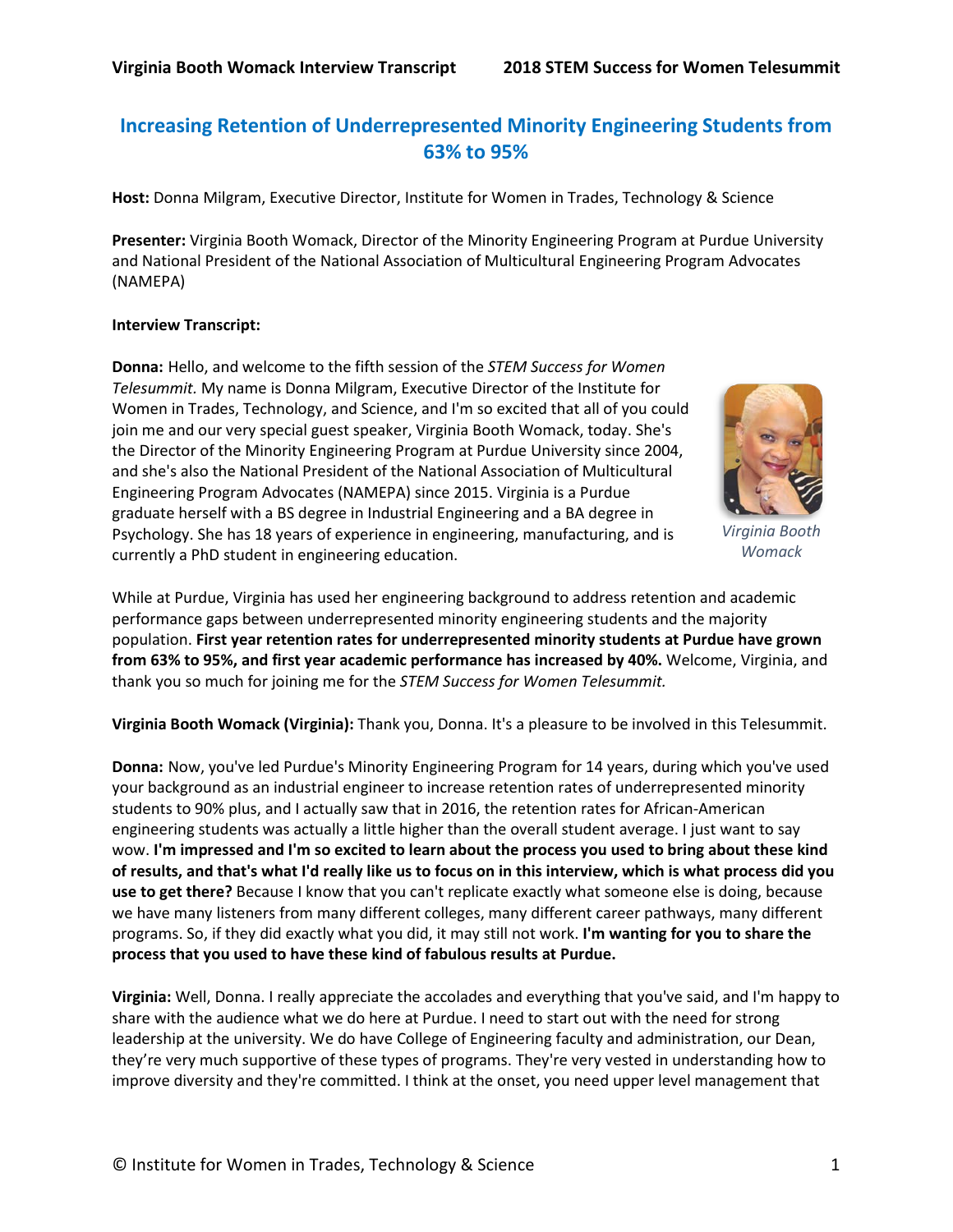believes in what you're doing and that gives you the leverage and also the support to get the work done. So, I need to start with that.

As an engineer, when I first came to a Purdue, it didn't seem like a job change I would make because I was so deeply entrenched in manufacturing. I worked in an engine facility and we would bring in new blocks and we'd get 100 blocks in, and, of course, I had to get 100 engines out the door. And anything that didn't come out, I had to understand and try to fix. Why that block didn't make it through the process? Where was it rejected? Off of the line and was it a mechanical issue? Was it something in the block itself? Exactly, what caused it to fail? And that's where you focus your energy so that you don't have repairs or you don't have what in manufacturing we call scrap. You never want to throw something away.

So, when I came and looked at this position, it changed from me leaving manufacturing and going to academia to me actually bringing the engineering skillset into an environment where I would get more satisfaction than I'd ever get out of an engine, and that's trying to resolve throughput issues that pertain to students. I'm very, very committed and very connected to student success, and that's another bullet point. Student success has to be the focus of what we do at a university, whatever type of university we're in. When we looked at what was happening with underrepresented minority students, I needed to do a deep study of the past history, get data, and I think this is the part where we talk about Purdue versus other institutions.

Every institution has to define the problem. You have to do that background homework. Find your baseline for the metric that you want to change and for us, the thing that I felt was most in my area of focus. The areas that I could actually touch with my work and my staff in this office would be the first year experience the students have when they come to Purdue, the first year retention. That's something that I felt was definitely within my space, and the first year academic performance of incoming freshman students. We looked at, historically, how do students perform first semester? And we saw gaps between underrepresented minorities and total cohort, and then we unpacked that to find out where those academic issues may have come from. We looked at all incoming metrics for students that came into Purdue that were underrepresented, and they were on par with every other student that came into Purdue. There's nothing wrong with the student coming in the door, so what's happening in the classroom?

It seems that the struggles in the classroom were sort of similar with other ethnicities, and I want to just sort of push to the point because I tend to ramble. I don't want to do that. But when we began to look at student success at Purdue, there was a big issue around transition. If all students come in the same way, they should process in a similar way. We found that for underrepresented students, it was just acclimating themselves to the Purdue environment, to the climate here, understanding that they were welcome and that they were included, and that the work that we require students at Purdue, it's a little bit different from what they went through in high school. So, how do we create a transition program that helps students make that leap from high school to college?

The boot camp, which is what most of the metrics that you spoke about were tied to, was simply a simulation of a first semester at Purdue for incoming freshman. We would take a semester's worth of work, crunch it into a five-week simulation, and when the students would come, they found themselves in sort of a real boot camp. I guess, I should just say that.

#### **Donna:** Sure.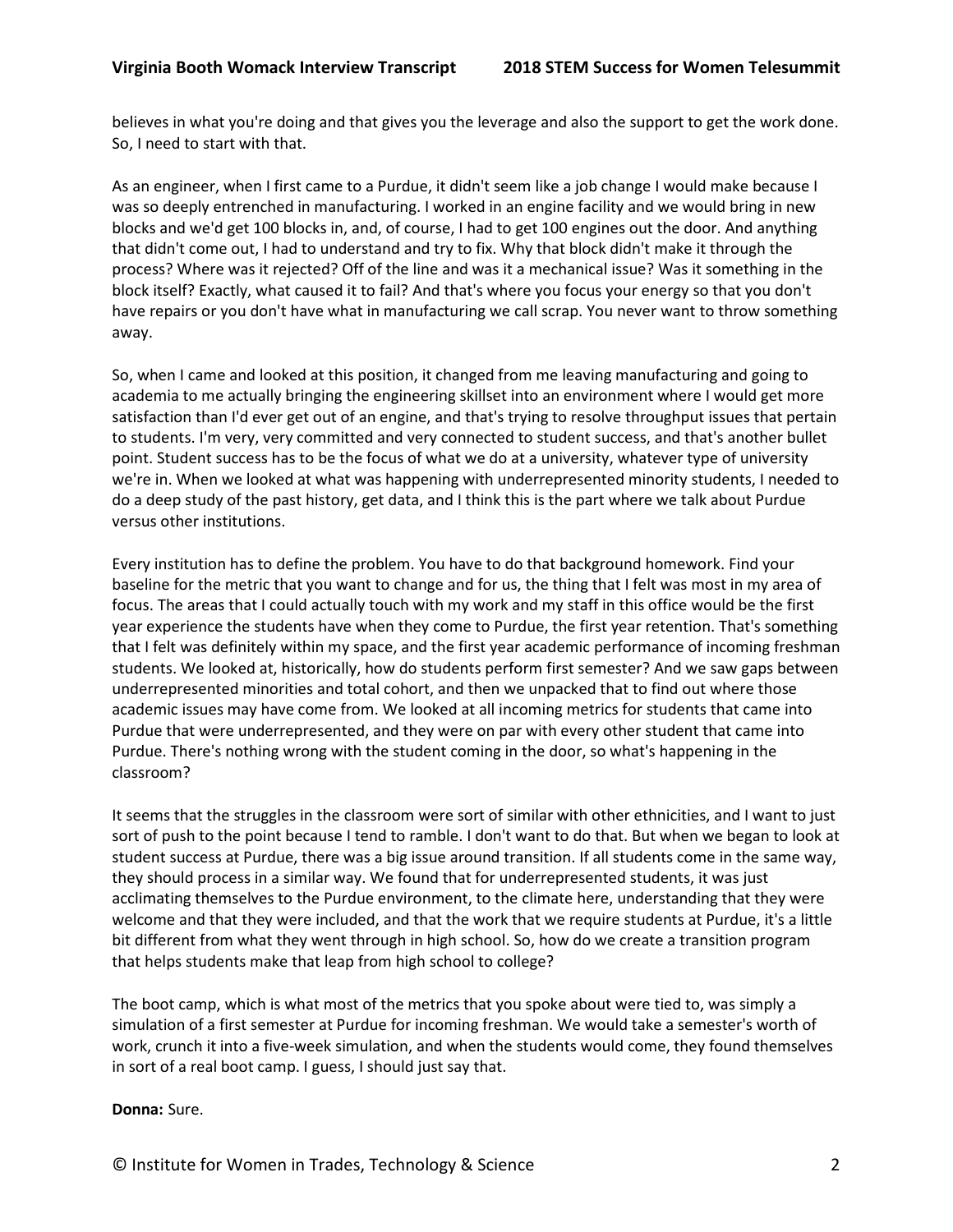**Virginia:** By the end of that five weeks, the students were in a better position to compete.

**Donna:** Before we go talk about the boot camp, can we just go back? I also love to look at data and in our WomenTech Educators Training, the colleges that we work with, that's one of the things they do is they look at the baseline data for the courses they want to impact. Both from an increasing female enrollment perspective, but also retention, not only of female students, but male students. **I'm curious to know that when you went back and looked at those first year courses, if there were some courses that the students were having a more difficult time with than others? If there were differences?**

**Virginia:** Yes. The courses now, they call them gateway courses, were Chemistry 115, which is your basic incoming chemistry course; Calc 1; and, there was a programming class called MATLAB, which introduces coding, and most students had not had that before. Those were the three classes that they tend to struggle with, and that's all students at Purdue struggle with those three classes.

**Donna:** Was there a bigger gap for underrepresented minority students with regards to these three classes, and also did you look at gender as well?

**Virginia:** So, yes. We just aggregated by gender and by ethnicity. Purdue is very highly populated with international students. I believe we run around 20% to 22% and we're one of the largest internationally populated schools in the nation. When you just aggregate by ethnicity, you would find in those classes, the international students outperform domestic students. So, there was actually a squeeze in the domestic population altogether, because some of the students that come here from other countries may have had that material in the 8th, 7th grade. People that come here from United States have only competed with the United States, in terms of their national metrics, their grades, their test scores, and they haven't necessarily had to compete with some of the best students in the world, which I think is a good thing because you're being sharpened by some of the best students, but you have to be ready to meet them academically.

So, those three classes were struggle points for both domestic and underrepresented minorities, and within the underrepresented population, there was a larger gap for African-Americans between the African-American, Native, and Hispanic students. Looking at how they performed coming in and their metrics coming in, we concluded that we had really a transition problem or opportunity. My question to myself and the staff was, "If we can address transition, as it relates to being underrepresented, to not feeling welcome, or to climate issues, will we see a difference in how they perform academically?" And that was the premise that we set the boot camp up on.

**Donna:** Okay. I know you've mentioned that these three courses were generally unfamiliar to most of the students, but there was a bigger gap for underrepresented minority students, in terms of performance. **Did you focus on the skills in these courses, in addition to feeling a part of the Purdue community?**

**Virginia:** Actually, we didn't really have time for that. If they weren't ready for engineering coming in the door, I really didn't see what we could do. We mainly focused on transition and for those classes, the chemistry, for example, most students hadn't had it since sophomore year in high school. So, just seeing it sort of refreshed their memory. That may have been sort of a reminder for them, but for the Calc and for the programming, it was a new exposure, but our pace was pretty fast. It was mainly, "How do you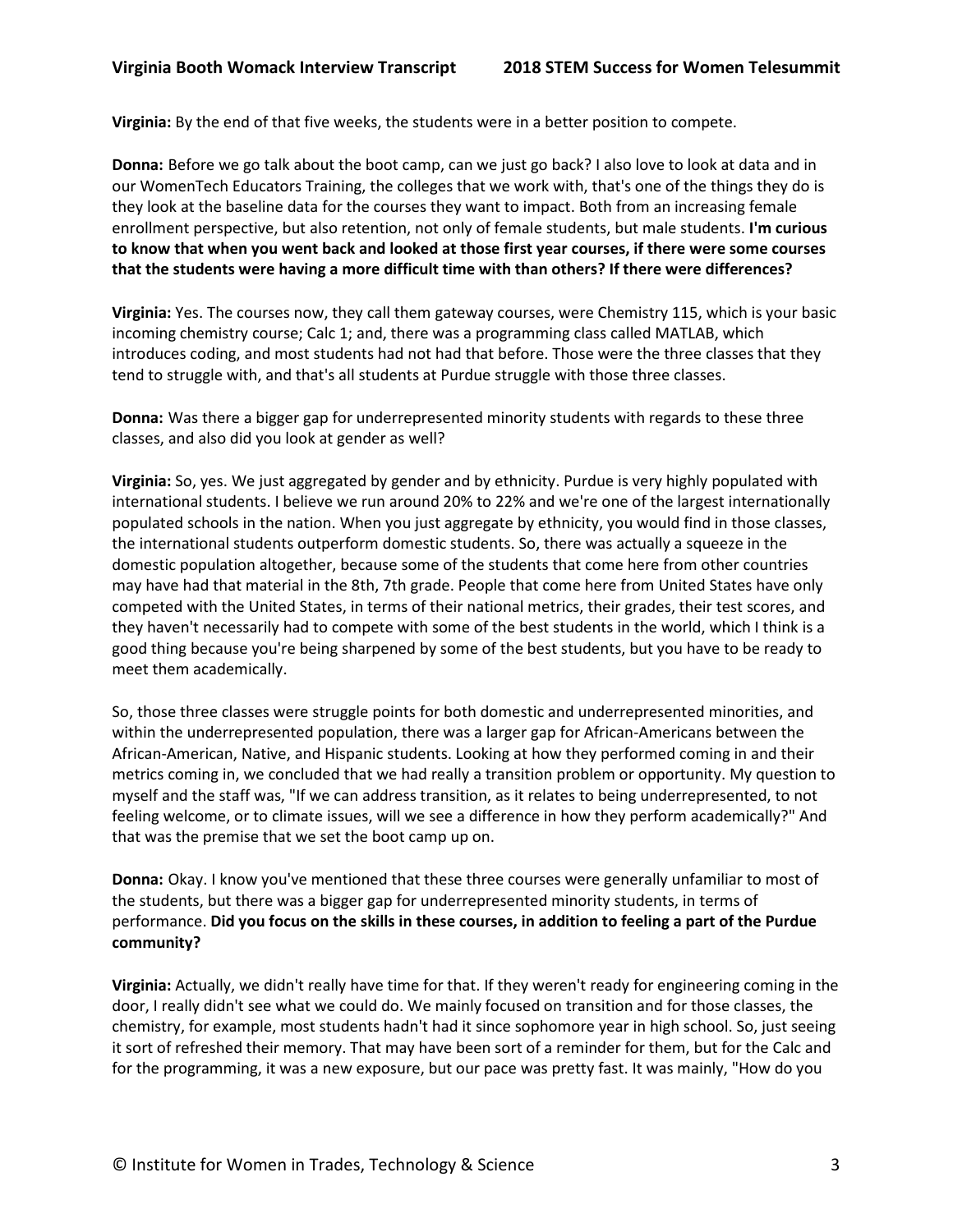study? How do you organize your day? How do you manage your time, so that you handle your academics in a way that allows you to get through work without being exhausted?"

Some of the things that we used in our transition was the Guaranteed 4.0 Program, which taught students how to learn versus study. Our premise wasn't that anybody needed remediation, but they definitely needed to organize their day. They needed to understand that everything is going to move a lot faster and you need to be ready for that, and I think that was the main thing that gave a boost to student performance.

**Donna:** By the way, for our listeners, we actually will be interviewing the developer of the Guaranteed 4.0 Method, Donna O. Johnson, if you're not familiar with 4.0. That's so interesting because here you have some of the best students from around the country and around the world, but what was the core of the boot camp was how to study and how to manage your time now that you're in a college environment. So, what really made this difference in retention and in grade attainment was really focusing on that. Some might have thought, "Okay, this is going to be," as you were describing, "summer remediation." But since with Purdue, you've got some of the best, most competitive students from around the country. That was not your focus, but it was on the study skills.

Our focus is actually two-year colleges, and that is one of the things that we also have as one of the planned components in our WomenTech Training is time management study skills, and one can only imagine that if that would make such a difference at Purdue that it would make a really big difference with those students who are not among the top and most competitive. That really I think that this is something that is not really taught in very many high schools. I think students often don't get the knowledge base for how to study and how to manage their time, unless they're lucky enough to somehow have got introduced to 4.0. Or I know that there are some high schools that have this in their curriculum, but I think it's very few. It makes sense that gaining that skill would make such a huge difference.

**Virginia:** I need to interject. One of the things, especially when you're dealing with underrepresented students and women, self-efficacy is critical and students believing in themselves and knowing that others people in them is very, very important. Knowing that you have an environment where, not only are you included but there's a role for you to play in reaching back to other students. A lot of what we do with students, in terms of building that community, I think is transferable to any type of university. You need to know who your students are. What are they concerned about in a four-year or a two-year community college? Sometimes, you may have a student with children. There may be all kinds of needs that they have that when you go into a university setting, it seems like no one really cares, and for underrepresented minorities. I'll say one year we were here and we had 1800 incoming freshman and only 19 of them were African-American.

Well, those students, 16 of them were in the boot camp and they were petrified. Like, "There's only 19 of us?" And I'm like, "Yes, but you're going to be able to compete and you're going to do it. We're going to figure out what we need to do and you need to overcome whatever your fears of not seeing a lot of people that look like you," and I think sometimes we downplay that. Not intentionally, but we don't really understand how important it is for students to know that they are counted, and that they can do this. I know that, yes, they need to learn how to study, they need to do time management, but they need to believe in themselves and programs need to make sure that that's one of the components that's embedded in there. I'm not talking about holding hands. I'm talking about really having an inclusive environment and really dealing with your climate.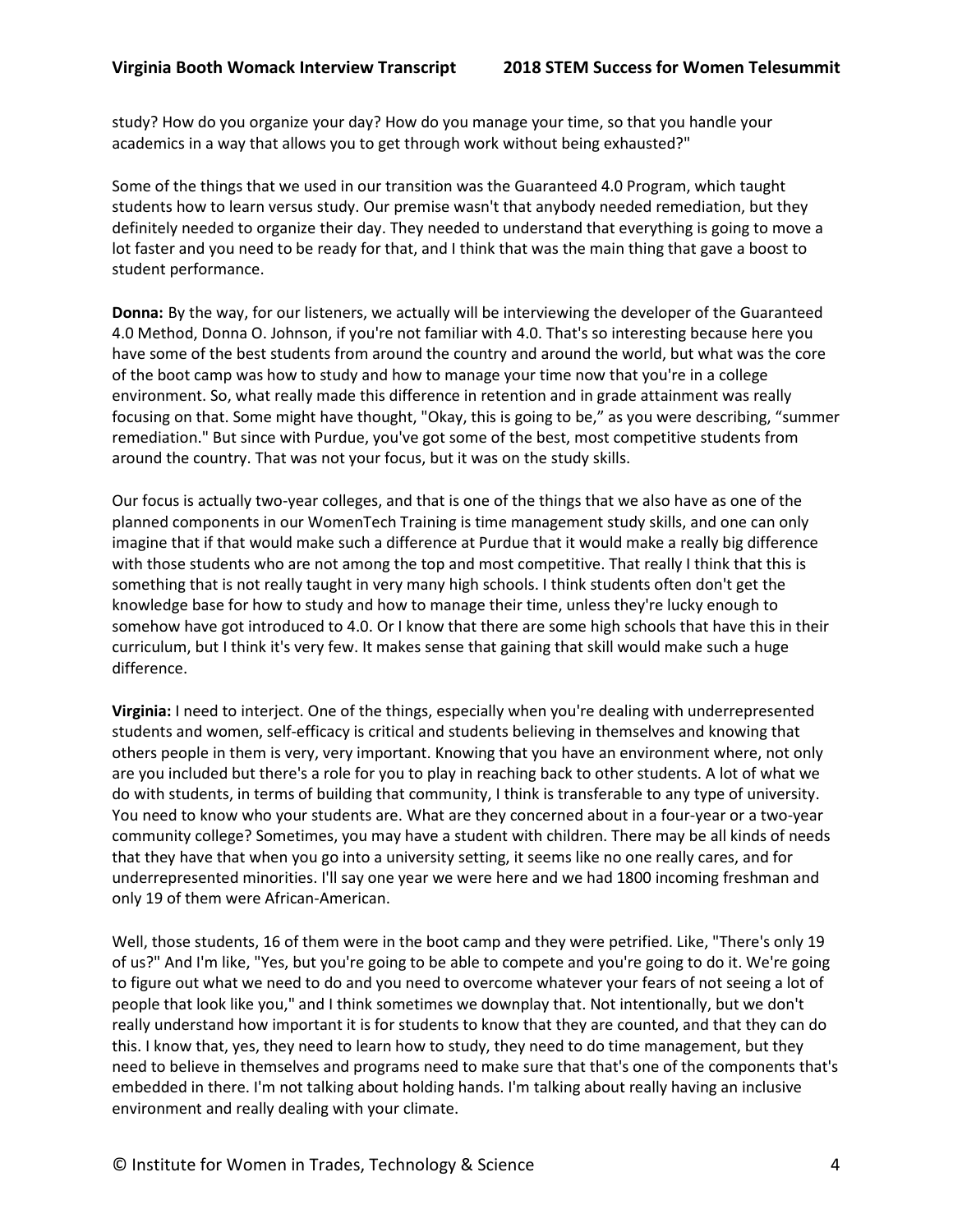**Donna:** Well, when you're one of 19 out of, how many did you say?

**Virginia:** There were 19 out of 1800 incoming freshman. This was 2013's enrollment class.

**Donna:** I think there's another dynamic that goes on, which is you're really under the microscope, aren't you?

**Virginia:** Absolutely.

**Donna:** And this is also true for when women are very few in many STEM career pathways, and if you're really under that microscope, then talking about the self-efficacy and the self-confidence, which the literature shows is the predictor of success in STEM, it's a lot harder when you're under that microscope and when you're one of very few. I think that's where the community and connecting with others that look like yourself, and also the self-efficacy skill become so important, because any mistake that you might make, or anything that you might not get in a lab, is going to feel multiplied by like 100,000.

**Virginia:** Absolutely. And even working in a team, sometimes teams don't seem welcoming. Well, how do you navigate that? What conversation do you have to make sure that you're included and that you bring your A-game to that environment? And one of the things we also did within the boot camp, we created teams and students met other students from outside of their ethnicity, and I wanted them to be very comfortable working in a team with people that you've never met before, because when school starts that's what's going to happen. You may not even understand their accent, but you need to be able to communicate.

Just getting people familiar with what that campus environment is going to require can really make a boot camp or any type of initiative work better. It's that soft stuff and that intuitive stuff that really, I think, brings the sauce that makes everything really taste good. So, we have to do that with our programs. Yes, you can have the academic component. Yes, they may need so many credit hours. But how does it feel and who are the people, and how do we integrate them into the fabric of that university so that they see themselves and what they see looks good?

**Donna:** Well, there's another aspect that I want to bubble up, which is that the nature of a boot camp is that it's very intense and everybody bonds together, and I think that that creates a natural support network, which is especially important when you are one of very few among a larger group, whether that be underrepresented minority or one of very few women. I don't think we can underestimate the importance of having a natural support network, because what can happen, and if you're part of the larger group, is that unless you are very proactive sometimes, not intentionally, you may not be included. This provides both an alternative support, but also you're pointing out to me that you're teaching them the skills of how to work in a team and perhaps be assertive about being part of that team.

**Virginia:** Absolutely. And that integration part of making sure the students understand each other and know how to work comfortably with people they may not have met before, one of the other components here at Purdue that I'm very proud of is we vertically integrate. Our department heads invest in our boot camp. They want to know these students in the summer, and so the students actually meet faculty, and so diversity is not just something we do in the Minority Engineering Program office. It's across the College of Engineering.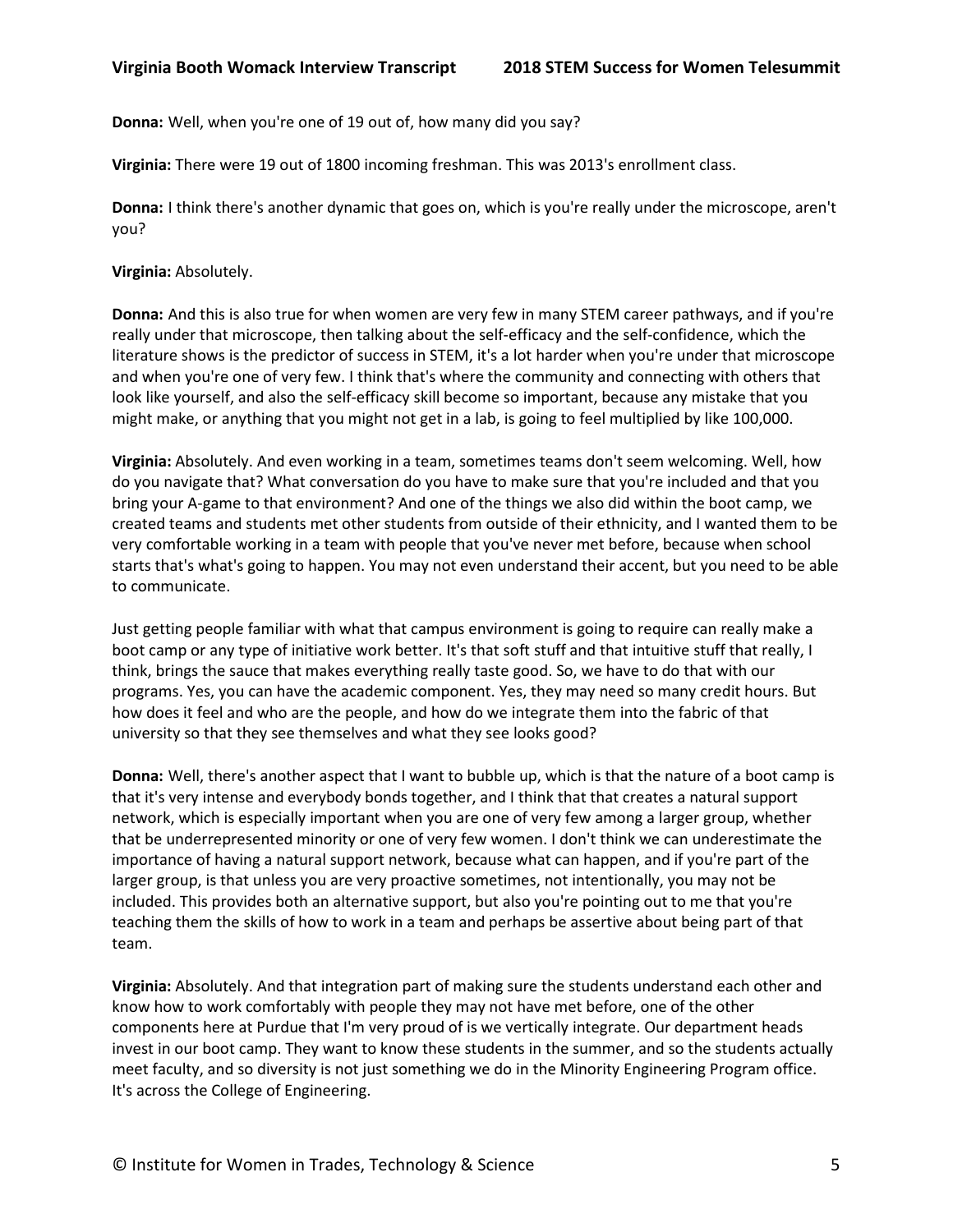When I have the department heads come down, we have a tutorial center and students study there, and I had a department head come down and say, "Why aren't these students up in my study area?" And, boy, I laughed. I said, "That is a good question." I like that when they want to own this. They don't want diversity to be in one area. So, how do we integrate? How do we vertically integrate students that come into our boot camps, or whatever we might call them, into the larger society? Because you don't want them to stay in this nest and feel like, "Well, I need to be here, so that I can get supported." But that support is university-wide and definitely within the College of Engineering. So, I just wanted to make sure that I mention that, because it's not just what we do here in our office. It's what others do to make students feel connected and involved.

## **Donna:** And that also comes with that top down support. I'm curious. **When you've done evaluations of the boot camp, what kind of feedback from the students themselves are you getting as to what they find as most important in those five weeks?**

**Virginia:** Well, I'll say the first week of boot camp, everybody is ready to go home because it is very intense. But by week three, they're all knit together and by the end of the fifth week, you can't separate them. The one thing the students talk about is they have a family. I've been doing the boot camp now for a good 11 years. Those students are still connected. That family is very, very real. I think that's the aspirational goal that I would've had at the beginning, that these students know each other. The other thing is them waking up from the fact that, "Yes, I got into Purdue." Purdue's GPA to get in is a 3.93. So, you're a 4.0 student coming in, but when you hit that classroom, all of a sudden, all of those As have to be redistributed over the bell curve and only 20% of all these incoming will get an A. How do you wrap your head around that? And how do you position yourself to remain an A student.

So, they say that they learned that it's different being in college than it was in high school, and "I may think that I'm all that, but I need to rethink that because now I'm in a more competitive environment." They come back and say, "I was glad that I'm more prepared for the competition here at Purdue, and I'm glad that I found a family that I will not forget," and those were the two main things that I hear.

**Donna:** Good. Now, I want you to extrapolate. I know that you haven't, yourself, worked in a two-year college environment. What are the elements that you think for two-year colleges, many of whom the majority of students are working, half of them that are female from within our projects have children, so they can't do a boot camp for the most part because they wouldn't be able to leave their jobs for five weeks. **But what are some of the elements of what you're doing that would be transferable in the two-year college environment?**

**Virginia:** Well, I believe that in a two-year college environment, there are some similarities in feeling that you belong and feeling that you can do this. One thing that just comes to my mind immediately is how do you connect students that are in two-year colleges with people that have gone through that experience and they're very successful now? What were the best practices they used? How do you make sure that you're incoming students see people that look just like them and have had similar experiences and they're doing fine? That's where you almost have to find out what is the makeup of the incoming class? What are the things in common that they all share, and how can we get around that? We being the people that are putting together an intervention strategy.

For Purdue, in a similar way, we have a daycare center. So, is there a daycare center that can be a part of that community college. It may already exist. Is it that parents need daycare? Or is that there are some classes they could take online that would save some of the time that they otherwise have to spend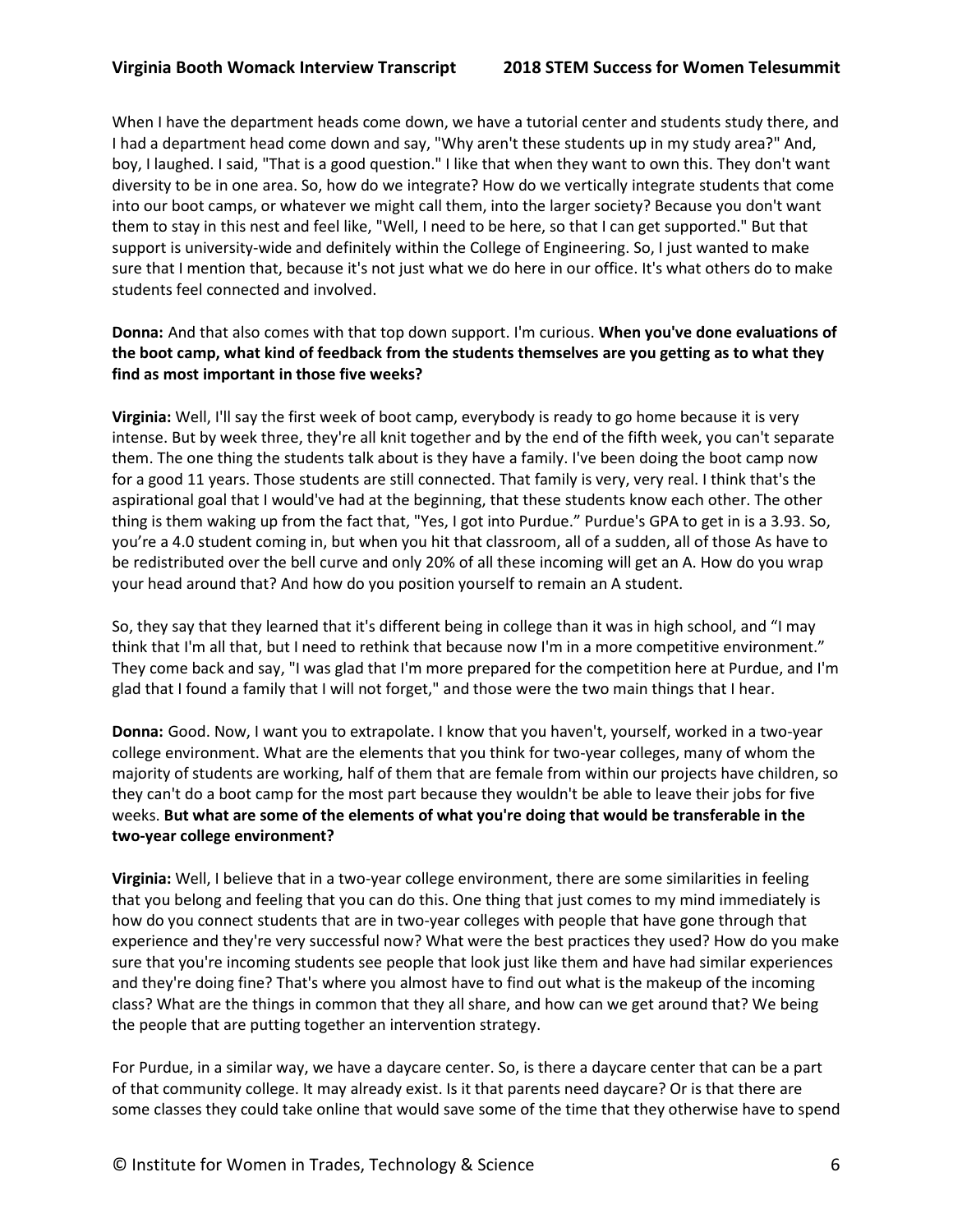on campus? Where are the bottlenecks? And we talked about the studying. What's not happening? You have to know, for the community colleges, what are our metrics that we're trying to impact and then what are the things within our community, our student members, that affect those outcomes that we want? And based on that information, you come up with your intervention strategy.

For me, it was overcoming the stretch of being in a global classroom. We had to make sure we addressed that. So, each community college has a unique set of challenges, and I'm sure that the administrators and those that are working in that environment know very well what they are. How do you put together a camp that addresses maybe the top three things that cause people to leave? If it's retention that you're after, why are they leaving? Are there exit interviews? Do we know that 80% of the people leave because of these two reasons? And whatever those reasons may be, lack of childcare and maybe need to work extra hours, then you come up with the strategy to deal with childcare and extra hours.

Now, I'm saying things not knowing what the resources are, but I think that when you have administration that really understands we're in a different time now and we need to address, especially for women. We have children. We have needs and some schools are actually investing in the types of services that make their students feel welcome and feel enabled to complete the program.

**Donna:** I think your approach, in terms of really drilling down to looking at exactly where the bottlenecks are and where the issues are, but also looking at those who've been successful, who have those same issues, and bringing them in as role models, and also the self-efficacy, I think those are universal beyond Purdue, and something that everyone can learn from no matter what school level and what colleges. I think those are great recommendations and great suggestions.

I see that we have some questions from our audience. The first one is, *"Could you tell us about how the boot camp is scheduled and run? A little more specific information."*

**Virginia:** Okay. The schedule of the boot camp is a simulation of your coursework that you would take in the Fall semester. The schedule starts at 7:00 in the morning. Students have breakfast and then they go to their classes, and those classes, as we mentioned earlier. They take English. They take Calc 1, and they have a MATLAB course, and these are all scheduled through the day pretty much to match what the timeframe is for normal school, which is about 50 minutes per class. They do have a lunch break and they go back to classrooms. They have lab work and they have study sessions.

So, the day starts at 7:00 and the day's not over until 10:00 at night. That includes their study time. They do have incentives to avoid study time if they can maintain a 3.5 GPA. We do calculate GPA after week two, and we calculate that twice a week. So, the students know how they're doing, and we have had students who get to that 3.5 and that sort of surprised me because I was hoping they wouldn't be able to get out of the schedule. But some of them were able to do that. In that day, there's time to go to the co-recreational facility where they can work out or swim. You don't keep it so rigid that they don't have a chance to breathe and exhale. That's part of their time management. Putting all that in, so that when school starts, they also are putting in time for themselves.

#### **Donna:** Now, I'm curious. **Anybody not make it through the boot camp?**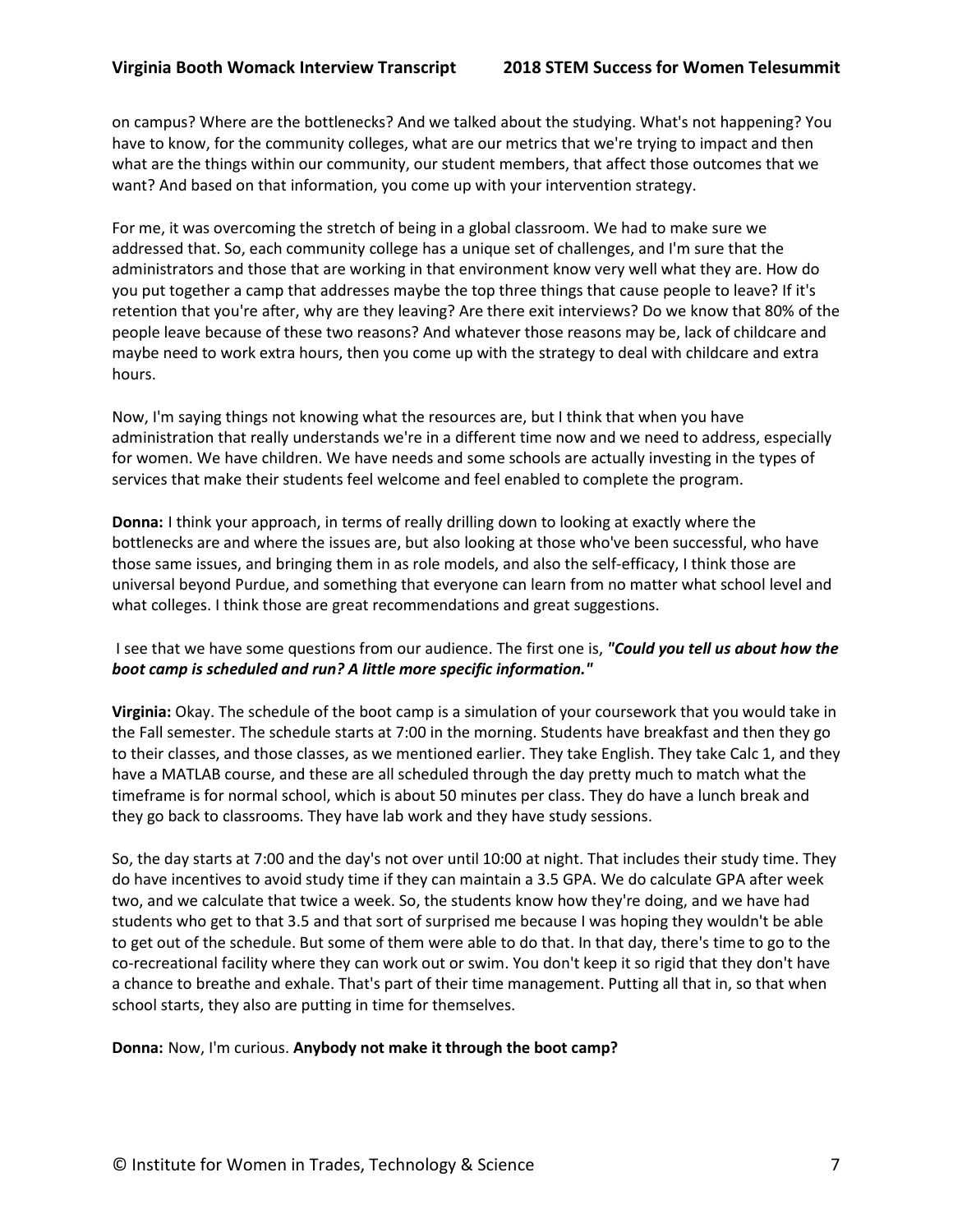**Virginia:** I've never had a student that didn't make it through academically. I did have one student that had to withdraw early due to a family situation. But they stay in and that's really amazing. It's not creditbearing. This is a simulation, and, usually, they're shocked at whole low their GPA is at the end of five weeks, but it's so fast that I don't expect them to do well. I just want them to snap out of whatever high school mindset they have and get ready for this environment, and that typically happens.

# **Donna:** You mentioned, I think you said 16 out of 18 students went. So, not 100% go. **How do you convince the students to participate?**

**Virginia:** Well, when I explain the program, I think the parents are the ones that threaten them if they don't come. But I let parents know the students have to really want to be here, and there are only 30 seats that we have. So, we don't try to grab everyone that's coming to Purdue, and it's an open program. Students can come if they like to, and it is hard for some students to let go of a potential job opportunity or just being home one last summer with family. That particular year, I was glad to get 16 out of the 19 African-Americans, but the balance were our Hispanic, Native, and we have Asian and white students that'll come as well. We don't find that many students just want to give up that summer, but when you think about it, it's sort of an insurance policy. It helps you to wrap your head around what's really coming down the pipeline.

One other thing that they do is they build a car. That's their project, and they build it from scratch. It's a boxcar, and they race it at the end of the five weeks. They have to go 100 laps, and they love that car project. I dread it every year because I don't want anybody to wreck. But they do have a project, and I think the project is important. That's where they get their hands-on and they can really do something that really connects them to the university, or connects them to the concept of what engineering is.

## **Donna: I would be remiss if I didn't ask you, are there females in the boot camp?**

**Virginia:** Absolutely. We run probably 35% to 40% females. Some years, it's fewer, but I think we're averaging about 32% female. The academic performance of women to men is at par. Usually, there might be a 0.02 improvement, women over men, but it oscillates. So, it's pretty close, in terms of academic performance.

# **Donna:** And is there a cost? One of the listeners has asked*, "Is there a cost of the boot camp to the students themselves?"*

**Virginia:** The cost to me is \$4000 per student and the cost to the student is \$1000, and there are scholarships that they can apply for. But we do try to offset that cost by corporate support, and also we have support from our department heads that will sponsor students to come to the camp. That's been very helpful and that's also their commitment to making sure these students know who they are and making sure the students know more about that particular major. There are 14 different engineering majors here at Purdue.

# **Donna:** Okay. Now, one of the questions is, *"How does one get buy-in from the top through the bottom of your administration?"*

**Virginia:** Inclusive leadership is a growing mindset. You have some institutions that are going through institutional transformation in how they think, because by 2025, the majority of students going into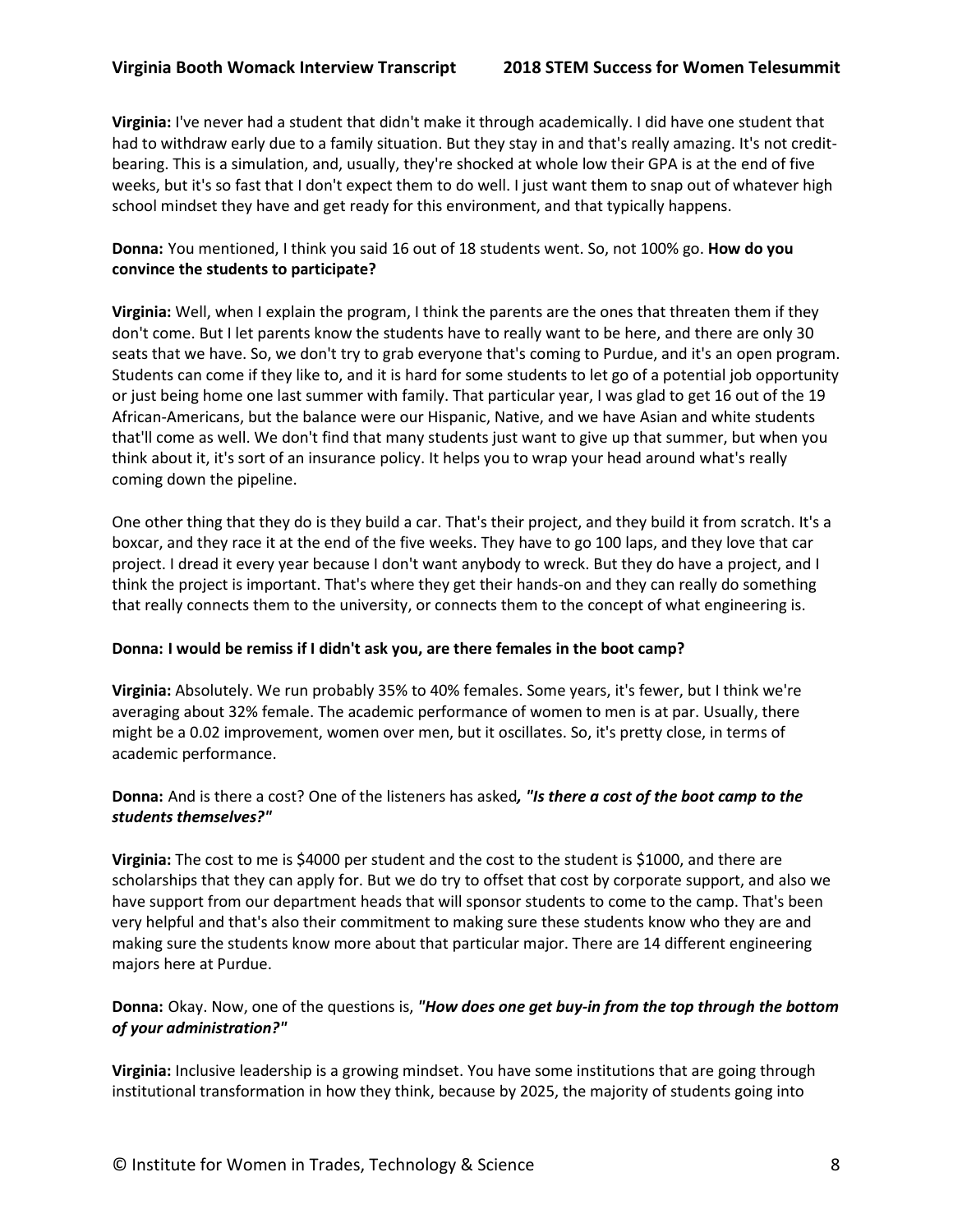universities are going to be students of color. We've never dealt with that in this country. So, we're moving towards that. We need to think more inclusively. We need to think more about student success and we need to question whether what we've done in the past will work for a highly diverse student body. I think that you have more administrators coming into the field that come in with inclusive mindsets.

And you have some schools where it's not there, but I think that if you present the data to your upper leadership, the data's pretty compelling and data doesn't lie. I mean, you can manipulate it, but data, for the most part, is pointing to what needs to happen and I think that it's important to have leadership that at least will look at your data presentation of what the problem is, and then they should be willing to help you solve it. The biggest problem I've seen with other programs is when you can't put together a compelling business case for why your work is important. You have to do that because it's not an emotional thing. We've got to do something for this. It's got to be a compelling business case of why we must do this as a university. And what's at stake if we don't? I think people will follow a good business solution.

**Donna:** Now, one of the things, in terms of a business case, is that nationally about 50% of STEM students are not retained. Those schools are losing the potential tuition income of the students, and they've had a cost to recruit them. I think that goes with the business part of it, but I'm also wondering. **Your other hat is national president of the National Association of Multicultural Engineering Program Advocates. Is that a group that our listeners could connect with to learn how others have garnered support within their institutions?**

**Virginia:** Absolutely. NAMEPA, which is how we say the long name of the organization.-

**Donna:** That is a long name. Yes.

**Virginia:** Is an organization that does just that. We come together annually to celebrate best practices. Actually, we're participating in a conference at the end of the month called Collaborative Network for Engineering and Computing Diversity (CoNECD). And the CoNECD conferences bring in American Society of Engineering Education (ASEE), NAMEPA, Women in Engineering ProActive Network (WEPAN), and the ASEE division of MIND, which is Minorities in Engineering and the Women in Engineering Department. We're coming together with some other diversity groups to really celebrate the need for research and practice to come together and inform each other, and this conference is the first of its kind and we're launching it in the Washington D.C. area, actually, Crystal City. Crystal City Marriott is where we're going to be April 29th to May 2nd.

We come together to talk about what works and what doesn't work, and it's amazing. We can literally put together programs sitting there collaborating, because we sort of know what each other may be struggling with, and we do have community college members. We have historically black colleges and universities (HBCU) and minority-serving institutions and we all want to learn from each other because we all are trying to deal with the retention issue. We're all trying to deal with graduation rates. I didn't even tell you about how our graduation rates are doing. We'll do that on the next summit. But we need to learn how to get these students out and to get them with the degree in their hand.

**Donna:** I think that this would a great place to find those who are doing this kind of work and have had success, but also the best practices. I have been to one of those conferences myself. I actually presented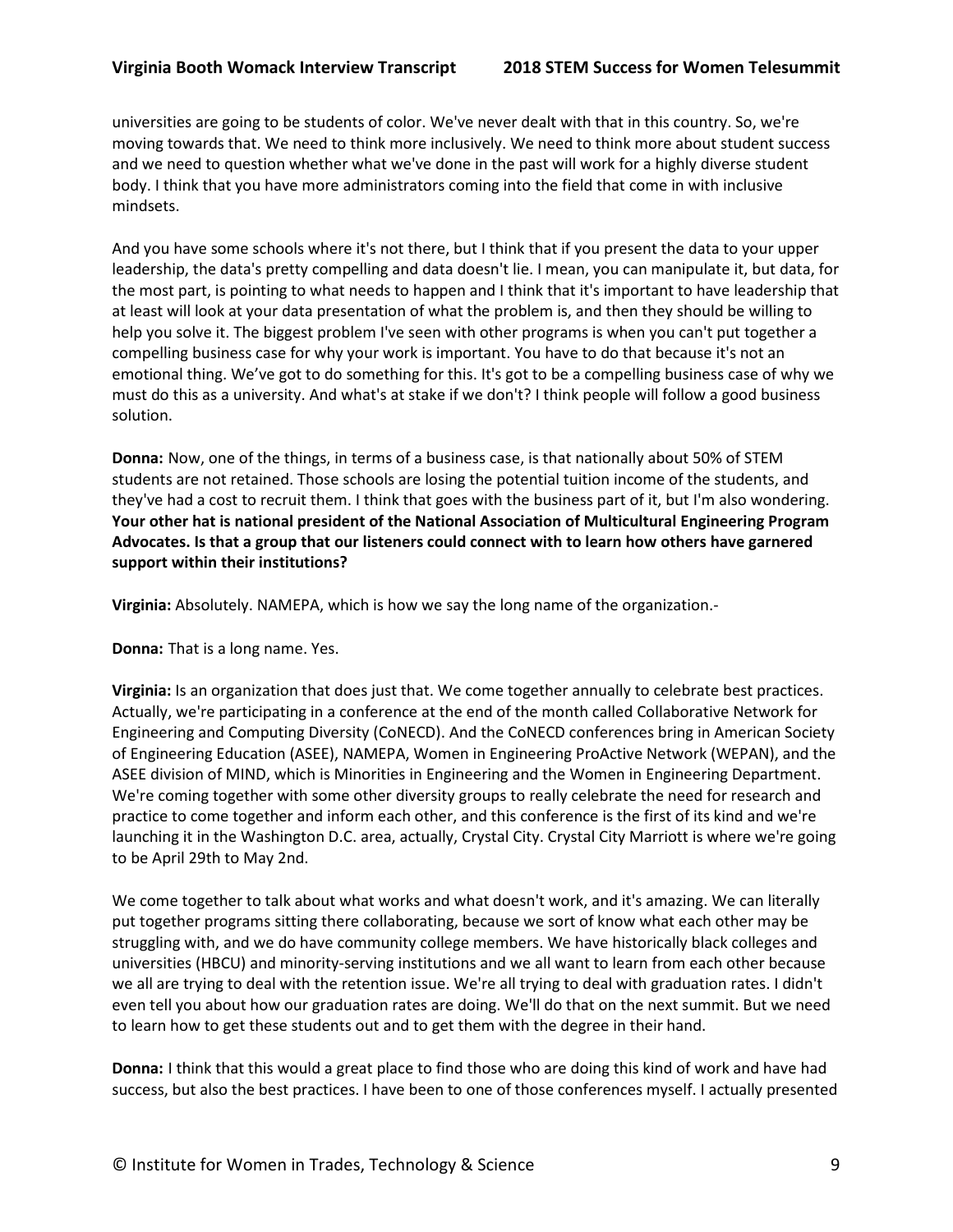and it was a wonderful place for me to learn from others who were having success. Now, another question that we have is, *"Do your cohorts feed into internships and mentorships during their experience? Do you have work-based learning opportunities? Do you have mentors? Is that something that's part of the work that you do?"*

**Virginia:** Absolutely. And even with the boot camp format. During that five week period, those students will tour those facilities. We have facilities here in the Lafayette area. Caterpillar, GE, Alcoa which is now Arconic, and several other facilities, and the students end up with an internship. Probably last year, 80% of our boot campers had an internship that following summer. They were freshman. We do encourage internships and we actively try to connect students, because these students typically rise to the top, academically, and the other piece is research. We want them to go to grad school. We want them to get their PhDs. Yes, yes, careers are an option, but education is also an option.

We want them to meet the professors, learn about their research, get involved in research. Both sides are working and during the summer, they're introduced to that. And the last thing is global opportunities. This year, for the first time, our boot camp is going be seven weeks long and in the last two weeks, they're going to Brazil.

#### **Donna:** Whoa.

**Virginia:** And I'm scared to death. I'm like, "Lord, you taking these kids to Brazil. What's going to happen?" But I'm excited for them because we're connected with the Global Engineering Program and we want students to have international exposure and they'll get three credit hours from this particular engagement. We're really trying to expand what we do, but we started with just a simulation and five weeks and, "Let's just get over the fact that you're in the middle of the cornfields of Indiana and you're going to engineering school." That's what the boot camp initially was. "Let's get to know each other," but now it's really expanded and it's grown, because others have invested in what we do.

**Donna:** Well, if you need anybody to help with that Brazil trip, just let me know.

## **Virginia:** Okay.

**Donna:** That sounds like a fantastic experience. Now, another question is, "Are there engineering majors", I know you said you have quite a few. I think you said 17. *"Are there any that are more popular for the females?"*

**Virginia:** Well, of course, biomedical does attract a lot of female students. Industrial engineering and computer science are very appealing, but computer science is outside of the College of Engineering here at Purdue. We do have electrical and computer engineering, ECE, but I don't have a lot of women in that field. We are seeing a growth in mechanical engineering. I'd say your top three or four majors would be biomedical, industrial mechanical and here at Purdue, we have material science engineering and I've seen a lot of women go there.

Multidisciplinary engineering is growing too. We just had a young lady graduate and she did a textile engineering degree and she's now designing her own fabric with one of the top designers in the country, and she started that here at Purdue. I had one graduate with a video graphic engineering degree and she's now working with Black Entertainment Television (BET) and helping with their industry and all the